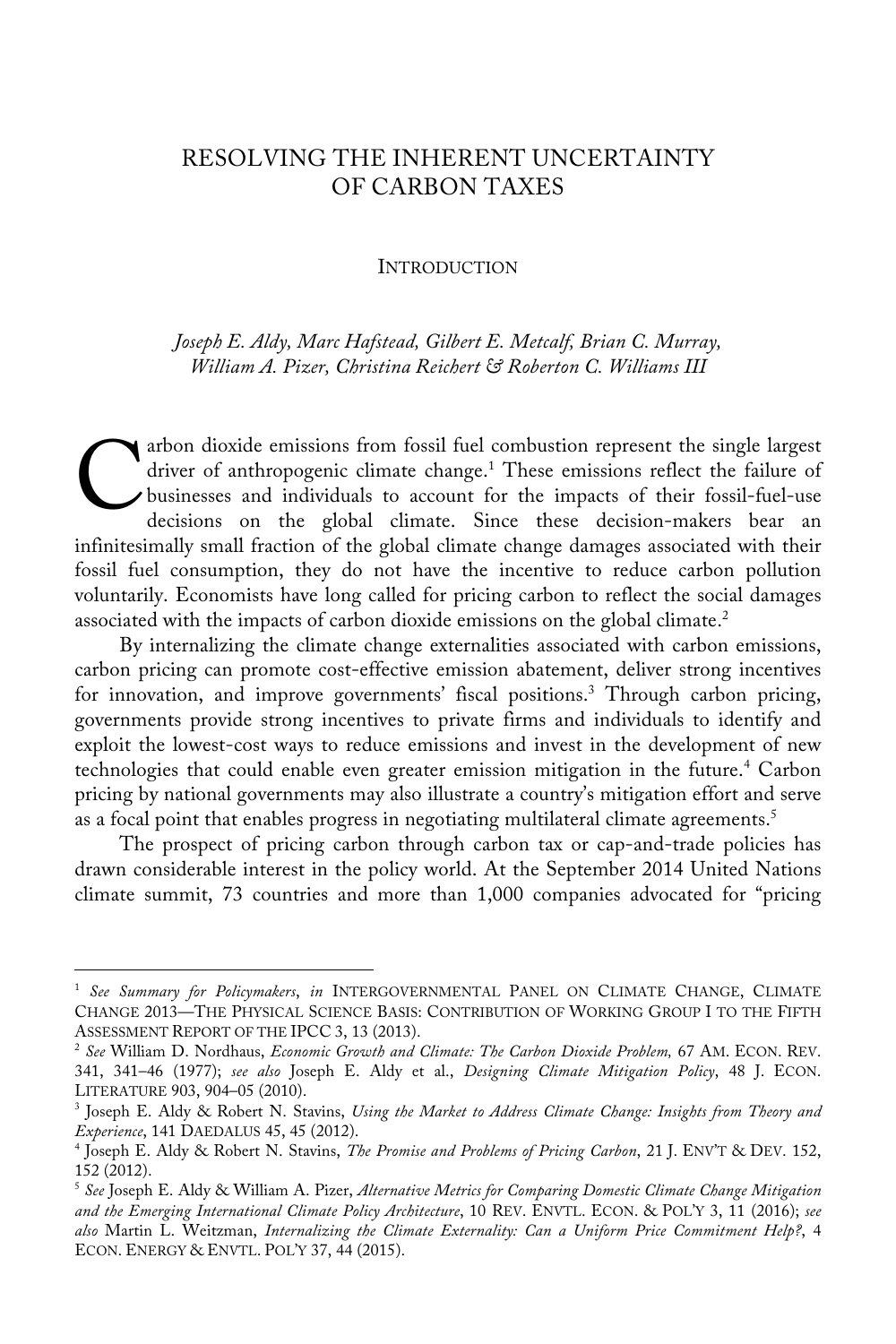carbon."<sup>6</sup> A carbon tax directly sets a price on emissions, either as an output tax on producers of fossil fuels (coal, petroleum products, and natural gas) or a tax on the purchase of fossil fuels. <sup>7</sup> A cap-and-trade system, on the other hand, constrains the aggregate emissions of regulated sources by creating a limited number of tradable emission allowances—in sum equal to the overall cap—and requiring emission sources to surrender allowances to cover their emissions.<sup>8</sup> As firms buy and sell emission allowances, the carbon price emerges in the market. In either case, the carbon pricing policy can apply to the carbon content of fossil fuels marketed in the economy; an "upstream" approach that may be easier to administer than "downstream" approaches focused on end-of-pipe emissions.<sup>9</sup> While these two approaches deliver incentives for cost-effective abatement, they differ in terms of price and quantity certainty. A tax makes the carbon price certain, but the emissions resulting from a carbon tax policy uncertain. In contrast, a cap-andtrade program ensures emissions do not exceed the quantitative cap, but the resulting prices for emissions allowances are uncertain. This trade-off between price certainty and emissions certainty has important environmental, economic, and political economy implications for the design of climate policy.

Considerable attention has focused on designing a cap-and-trade program to address price uncertainty.<sup>10</sup> Meanwhile, designing a carbon tax program that explicitly addresses emissions uncertainty has drawn little attention in the academic and policy literatures. This Symposium serves to address this void in the literature. Dr. Hafstead, Professor Metcalf, and Professor Williams discuss the implementation of a rules-based approach that specifies a carbon tax schedule that automatically adjusts the carbon tax if emission benchmarks are not met. <sup>11</sup> This builds on a proposal in an earlier paper by Prof. Metcalf for a Responsive Emissions Autonomous Carbon Tax ("REACT"). <sup>12</sup> Professor Aldy has proposed a structured discretionary approach that would create a fast-track legislative review of carbon tax updates recommended by the President every five years.<sup>13</sup> Professor Murray, Professor Pizer, and Ms. Reichert have reviewed a variety of ways of addressing potential emission reduction shortfalls under a carbon tax, including tax schedules conditional on emission outcomes, use of tax revenues to finance additional

<sup>6</sup> *See We Support Putting a Price on Carbon*, THE WORLD BANK (Sept. 21, 2014), https://perma.cc/7Q9N-Y8HV.

<sup>7</sup> *See* Gilbert E. Metcalf, *A Proposal for a U.S. Carbon Tax Swap: An Equitable Tax Reform to Address Global Climate Change* 11 (Brookings Inst., Hamilton Project Discussion Paper 2007-12, 2007); *see also* Ian Parry et al., *How to Design a Carbon Tax*, *in* FISCAL POLICY TO MITIGATE CLIMATE CHANGE: A GUIDE FOR POLICYMAKERS (R. de Mooij, I. Parry & Michael Keen eds., 2012).

<sup>8</sup> *See* Robert N. Stavins, *A U.S. Cap-and-Trade System to Address Global Climate Change* 8 (Brookings Inst., Hamilton Project Discussion Paper 2007-13, 2007).

<sup>9</sup> Aldy & Stavins, *supra* note 4, at 155.

<sup>10</sup> *See, e.g.*, Darren Samuelsohn, *Behind "Safety Valve" Debate Resides 30+ Years of History*, CLIMATEWIRE

<sup>&</sup>lt;sup>11</sup> Marc Hafstead et al., *Adding Quantity Certainty to a Carbon Tax Through a Tax Adjustment Mechanism for Policy Pre-Commitment*, 41 HARV. ENVTL. L. REV. F. 41 (2017).

<sup>&</sup>lt;sup>12</sup> Gilbert E. Metcalf, *Cost Containment in Climate Change Policy: Alternative Approaches to Mitigating Price Volatility, 29 VA. TAX REV. 381 (2009).* 

<sup>&</sup>lt;sup>13</sup> Joseph E. Aldy, *Designing and Updating a U.S. Carbon Tax in an Uncertain World*, 41 HARV. ENVTL. L. REV. F. 28 (2017).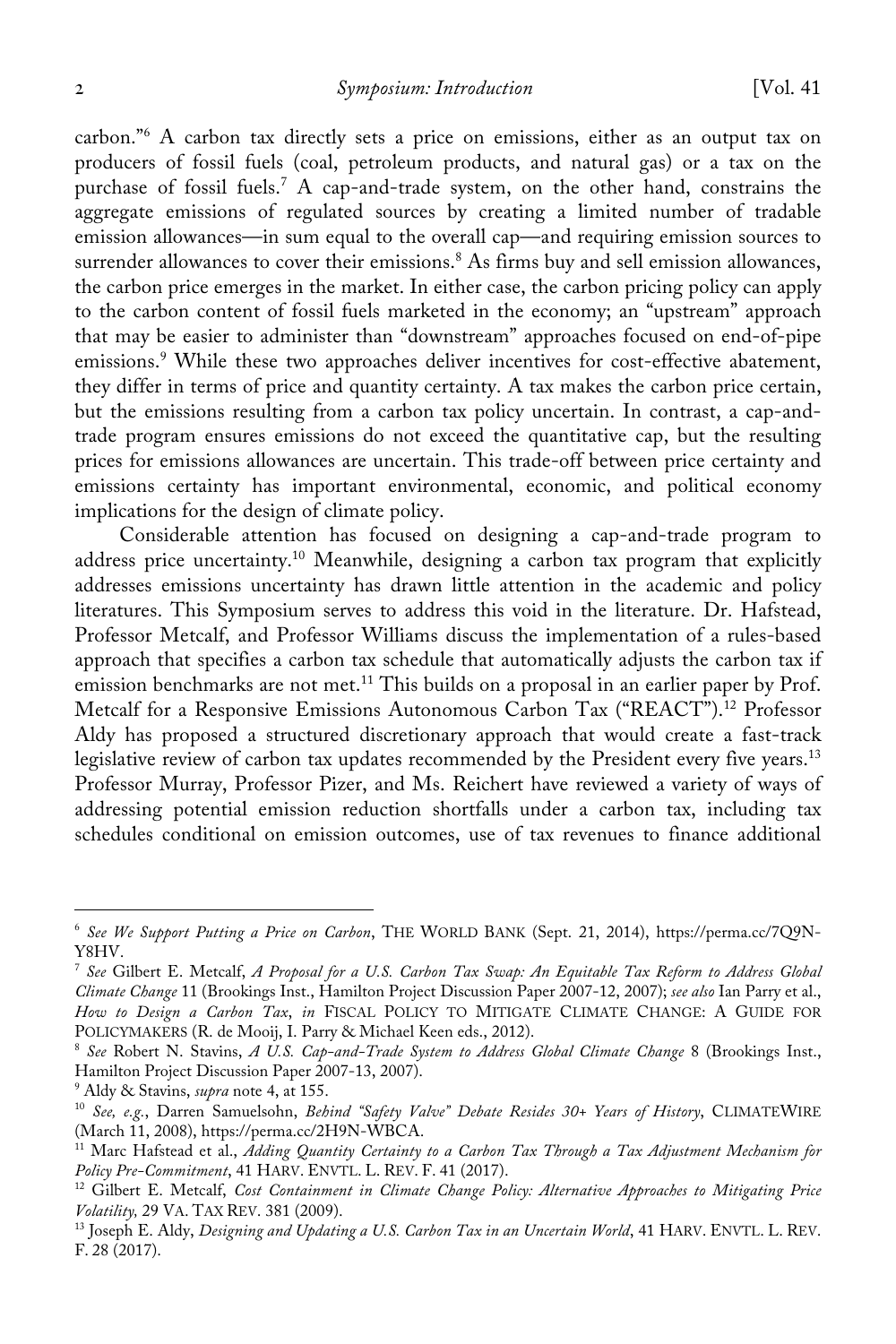emission abatement, and regulatory backstops—such as Clean Air Act regulatory authority. 14

The balance of this Introduction provides a foundation on the design of carbon tax policy. Part I describes the role of pricing carbon in contemporary climate change policy, with a summary of experience with carbon tax and cap-and-trade policies around the world. The Part concludes with a brief description of what carbon tax and cap-and-trade policies share in common based on the academic literature. Part II focuses on how tax and cap-and-trade differ in terms of their economic and emission outcomes in light of the uncertainty characterizing the markets and economies in which these instruments are used. These differences have potentially important economic, environmental, and political economy implications for U.S. climate change policy.15 Part III then highlights the proposals and key findings from each of the papers in this Symposium.

## I. CARBON PRICING POLICY

#### *A. Potential Solution to Externality*

In the absence of policy, the social cost of burning fossil fuels exceeds the private cost because of "negative externalities": the harms caused by greenhouse gas ("GHG") emissions. As a result, GHG emissions are higher than is socially optimal. Economists agree that incentive-based policy instruments—those that use market forces to influence behavior—can be dramatically less expensive than other regulatory approaches to bring about a given reduction in emissions. Well-designed and implemented market-based policies can minimize the costs of delivering on environmental goals, i.e., they are costeffective. Cap-and-trade programs and carbon taxes are the two leading examples of incentive-based policies. These policies put a price on emissions thereby raising the private cost to better reflect social cost. The higher price of fossil fuels induces substitution away from these fuels, thereby reducing carbon emissions.

As discussed above, carbon taxes and cap-and-trade programs each place a price on emissions, but the price-setting mechanism differs between the two policies. A carbon tax directly sets a price on emissions, whereas cap-and-trade programs set prices via market forces such that emissions are less than or equal to a cap on aggregate emissions.<sup>16</sup> To

<sup>14</sup> Brian C. Murray et al., *Increasing Emissions Certainty Under a Carbon Tax*, 41 HARV. ENVTL. L. REV. F. 14 (2017).

<sup>&</sup>lt;sup>15</sup> A carbon tax and cap-and-trade differ on additional margins as well, especially in terms of the political economy of policy choice and design. For example, the government agencies responsible for implementation would likely differ, as would the relevant Congressional oversight committees. The design of cap-and-trade has traditionally reflected insights gained from the implementation of the Acid Rain Program, while a pollution tax would benefit from experience and guidance on tax policy more broadly. The politics and processes of updating cap-and-trade—a regulatory instrument—could also differ considerably from that of a carbon tax implemented through the tax code. *See generally* Nathaniel O. Keohane, Richard L. Revesz & Robert N. Stavins, *The Choice of Regulatory Instruments in Environmental Policy*, 22 HARV. ENVTL. L. REV. 313 (1998).

<sup>&</sup>lt;sup>16</sup> A carbon tax is an example of Pigouvian pricing, where a tax is levied on pollution-causing activities equal to their social marginal damages. In the absence of other distortions, this is socially efficient. *See* Arthur C. Pigou, *The Economics of Welfare* (1920). John H. Dales is credited with developing the idea of cap and trade as an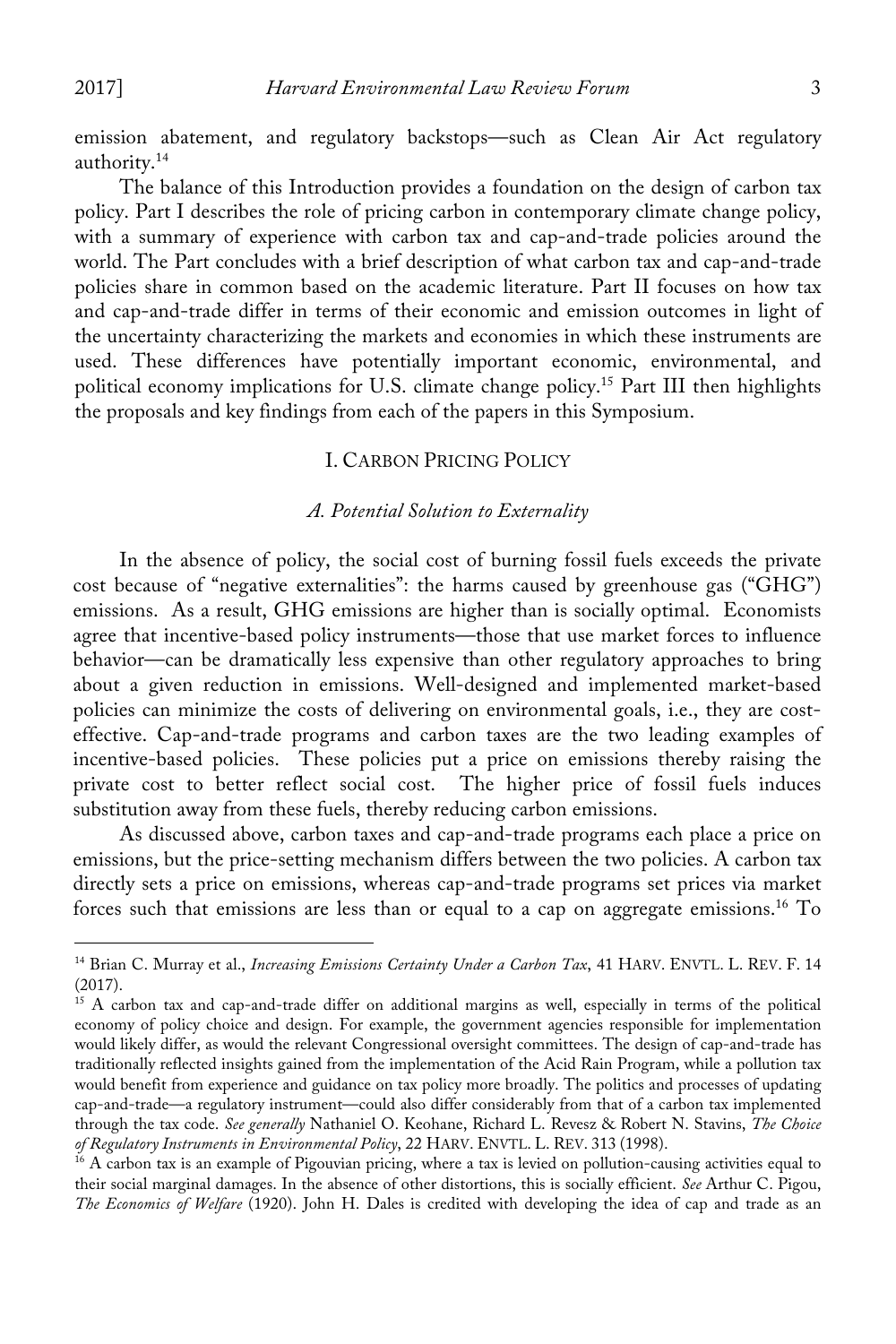provide real-world context for the considerations in choosing and designing a carbon pricing policy, we start by reviewing cap-and-trade and carbon tax policies in practice.

## *B. Cap-and-Trade*

Since 2005, the European Union has employed a carbon dioxide cap-and-trade program for emissions from power plants, factories, and other large sources.<sup>17</sup> In 2009, a group of northeastern and mid-Atlantic states began implementing a power sector carbon dioxide cap-and-trade program (the Regional Greenhouse Gas Initiative, or RGGI). <sup>18</sup> In 2012, California launched a cap-and-trade program covering most fossil fuel carbon dioxide emissions, including those from large power plants as well as the carbon embedded in refined petroleum products.<sup>19</sup> The California cap-and-trade program has linked with the Province of Québec carbon dioxide cap-and-trade program.<sup>20</sup> China implemented pilot carbon dioxide cap-and-trade programs in five cities and two provinces under its 2011–2015 five-year plan.<sup>21</sup> These efforts all build on the successful performance of cap-and-trade in reducing power sector sulfur dioxide emissions under the U.S. Acid Rain Program.<sup>22</sup>

The 2009–2010 Congressional debate over U.S. energy and climate policy proposals, including the American Clean Energy and Security Act ("ACES"), <sup>23</sup> which passed in the House of Representatives, <sup>24</sup> illustrates the potential design of an economywide cap-and-trade program and ways to address concerns about carbon price uncertainty. The ACES bill called for establishing annual GHG emission targets through 2050, including a target of cutting emissions 17 percent below 2005 levels in 2020 and 83 percent below 2005 levels in 2050. <sup>25</sup> These annual targets covered all fossil fuel carbon dioxide emissions and some non-carbon GHG emissions. The national emission caps were then disaggregated into emission allowances giving the holder of the allowance the right to emit one ton of carbon dioxide (e.g., for a power plant) or to market fossil fuels with one ton of embedded carbon (e.g., a petroleum refinery). The program would include a hybrid allocation/auction of emission allowances. Regulated firms could buy and sell these tradable allowances as well as invest in projects outside the capped emission

<sup>19</sup> *See* Cal. Envtl. Prot. Agency, Air Res. Bd., *Cap-and-Trade Program*, https://perma.cc/LXX4-EW56.

<sup>20</sup> *See* Agreement Between the California Air Resources Board and the Gouvernement du Québec Concerning the Harmonization and Integration of Cap-and-Trade Programs for Reducing Greenhouse Gas Emissions, Sept. 27, 2013, https://perma.cc/5LHC-X3CQ.

- <sup>22</sup> Richard Schmalensee & Robert N. Stavins, *The SO2 Allowance Trading System: The Ironic History of a Grand Policy Experiment*, 27 J. ECON. PERSPECTIVES 103 (2013).
- <sup>23</sup> H.R. 2454, 111th Cong. (2009), https://perma.cc/JEZ5-BGT2.

<sup>&</sup>lt;u> 1989 - Johann Stein, marwolaethau a bhann an t-Amhain an t-Amhain an t-Amhain an t-Amhain an t-Amhain an t-A</u> alternative to Pigouvian pricing. *See generally* JOHN H. DALES, POLLUTION, PROPERTY, AND PRICES: AN

<sup>&</sup>lt;sup>17</sup> For a general overview of the initial design and implementation of the EU Emission Trading Scheme, see generally A. Denny Ellerman & Barbara Buchner, *The European Union Emissions Trading Scheme: Origins, Allocation, and Early Results*, 1 REV. ENVTL. ECON. POL'Y 66 (2007).

<sup>18</sup> Joseph E. Aldy & Robert N. Stavins, *The Promise and Problems of Pricing Carbon: Theory and Experience,* 21 J. ENVTL. DEV. 152, 164 (2012); *see also* REG'L GREENHOUSE GAS INITIATIVE, ABOUT THE REGIONAL GREENHOUSE GAS INITIATIVE (RGGI) (2017), https://perma.cc/C9RG-9DAD.

<sup>21</sup> *See* Clayton Munnings et al., *Assessing the Design of Three Pilot Programs for Carbon Trading in China* (Res. for the Future, Discussion Paper 14-36, 2014), https://perma.cc/NWJ5-6YCY.

<sup>24</sup> 155 CONG. REC. H7471 (daily ed. June 26, 2009), https://perma.cc/PKV8-U62J.

<sup>25</sup> *See* H.R. 2454, 111th Cong. §721 (2009), https://perma.cc/JEZ5-BGT2.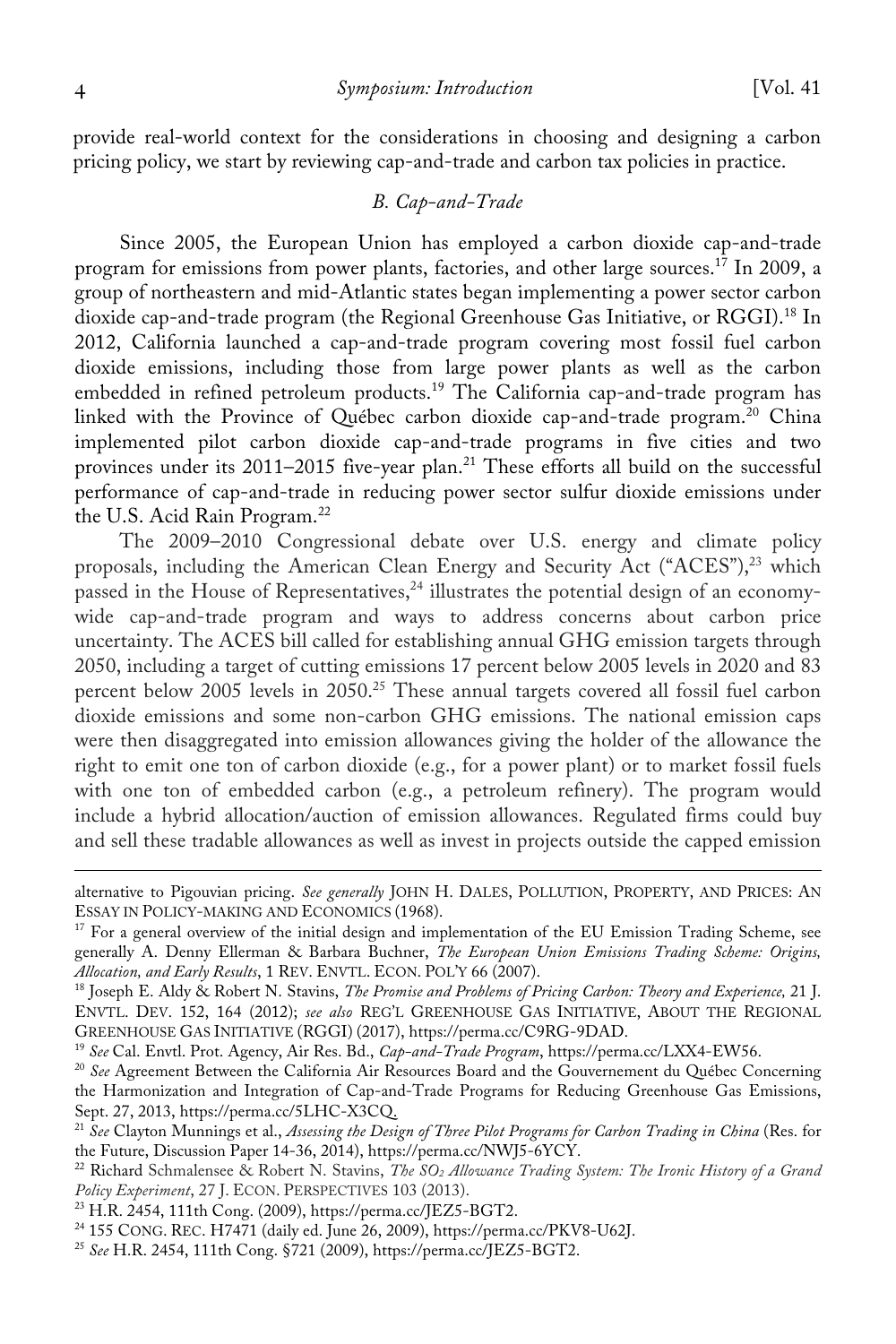sources—such as in the forestry sector or developing countries—and generate so-called carbon emission offsets that could also be used for compliance purposes.

Given considerable uncertainties over the cost of low-carbon technologies, the performance and cost-savings of trading, the availability and costs of offsets, economic growth, energy prices, and other factors, economic models produced a wide range of expected allowance prices.<sup>26</sup> Unexpectedly high allowance prices could impose high costs on families and businesses and undermine the political support for the cap-and-trade program. With the aim of providing a ceiling on allowance prices, the ACES bill included a "carbon allowance reserve."<sup>27</sup> If allowance prices reached a given price specified in the bill, then allowances associated with future years' targets would be sold early at this trigger price. This would reduce some of the uncertainty about carbon prices, in particular the risk of higher than expected allowance prices, and result in higher near-term emissions in exchange for lower emissions in the future. California and RGGI each use similar mechanisms as well; and they also include price floors in their allowance auctions that further limits the variation in prices in their respective allowance markets.

## *C. Carbon Tax*

A number of national and regional governments have employed a carbon tax.<sup>28</sup> In the 1990s, the Governments of Denmark, Finland, Norway, and Sweden imposed carbon taxes on fossil fuel consumption in their economies.<sup>29</sup> These tax rates have evolved over time, and vary among sources in these economies, with energy-intensive manufacturing effectively exempt from the tax in  $Denmark^{30}$  and  $Norway, ^{31}$  but other sources in Sweden bearing taxes in excess of  $\text{\textsterling}100/\text{tCO}_2$ .<sup>32</sup> In practice, an array of loopholes and exceptions in the northern European carbon tax policies have resulted in relatively low effective carbon prices and considerable variation in the price per unit of emissions across types of emission sources.<sup>33</sup> In 2008, the province of British Columbia imposed a carbon tax of  $C$10/tCO<sub>2</sub>$ , which increased in several steps until reaching its current level of  $C$30/tCO<sub>2</sub>$  in 2012.<sup>34</sup> The British Columbia carbon tax differs from the European

 $^{26}$  For illustrations of the range of expected allowance prices under H.R. 2454 across a variety of scenarios, see EPA, EPA ANALYSIS OF THE AMERICAN CLEAN ENERGY AND SECURITY ACT OF 2009 H.R. 2454 IN THE 111<sup>TH</sup> CONGRESS (2009), https://perma.cc/R2JP-A44V; U.S. ENERGY INFO. ADMIN., REPORT NO. SR/OIAF-2009-05, ENERGY MARKET AND ECONOMIC IMPACTS OF H.R. 2454, THE AMERICAN CLEAN ENERGY AND SECURITY ACT OF 2009 (2009), https://perma.cc/8R29-KUKE.

<sup>27</sup> *See* H.R. 2454, 111th Cong. §726 (2009), https://perma.cc/JEZ5-BGT2.

<sup>&</sup>lt;sup>28</sup> *See* WORLD BANK GROUP, STATE AND TRENDS OF CARBON PRICING 2016 at 11 (2016), https://perma.cc/CS4Y-5R8A.

<sup>&</sup>lt;sup>29</sup> Aldy & Stavins, *supra* note 4, at 167.

<sup>30</sup> Stefan Speck, *The Design of Carbon and Broad-Based Energy Taxes in European Countries*, 10 VERMONT J.

<sup>&</sup>lt;sup>31</sup> NORWEGIAN MINISTRY OF THE ENV'T, NORWAY'S FIFTH NATIONAL COMMUNICATION UNDER THE FRAMEWORK CONVENTION ON CLIMATE CHANGE 10 (2009), https://perma.cc/B7EN-2NA5. 32 Speck, *supra* note 30, at 50.

<sup>33</sup> Aldy & Stavins, *supra* note 4, at 168.

<sup>34</sup> Brian Murray and Nicholas Rivers, *British Columbia's Revenue-Neutral Carbon Tax: A Review of the Latest "Grand Experiment" in Environmental Policy*, 86 ENERGY POL'Y 674, 676 (2015).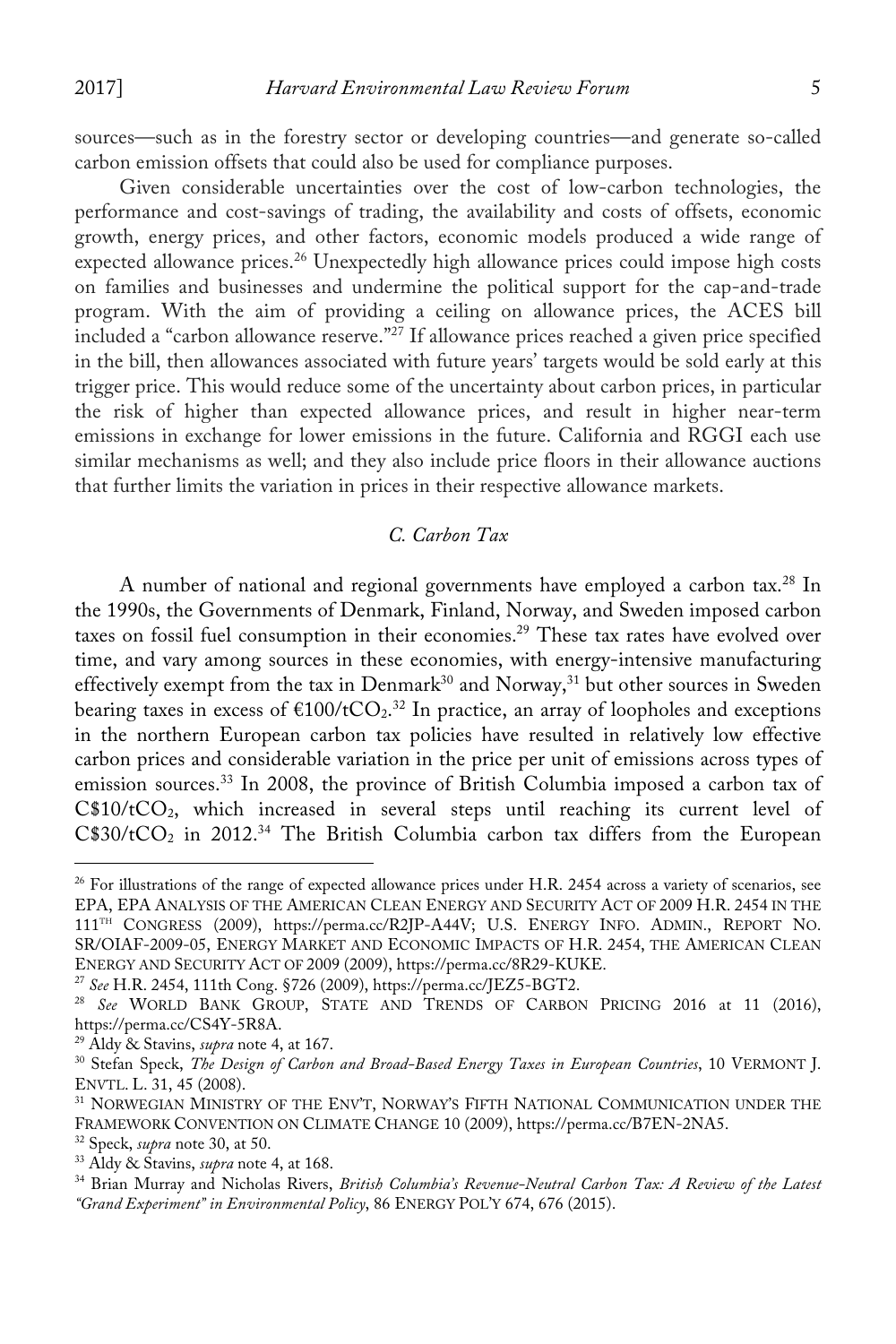efforts in applying a common carbon price across all fossil fuels in the economy, without exemptions or modifications. In 2016, Prime Minister Justin Trudeau called on all Canadian provinces to implement a carbon pricing regime or the federal government will do so for them.35 Emerging economies have also explored the use of carbon tax policies as a means for implementing their emission reduction programs. South Africa has proposed a R120/tCO<sub>2</sub> tax (approximately US\$10/tCO<sub>2</sub> at current exchange rates).<sup>36</sup> South Africa has described the carbon tax as one of the primary means for implementing its emission mitigation pledge ("nationally determined contribution") under the 2015 Paris Agreement.<sup>37</sup>

Despite the partisan nature of the U.S. climate policy debate, $38$  conservative thought-leaders and cabinet members of past Republican administrations have supported a carbon tax. In 2008, Arthur Laffer, whose work has informed much of Republican tax policy since the 1980s, and former Representative Bob Inglis (R-SC) wrote in the *New York Times* that "fiscal conservatives would gladly trade a carbon tax for a reduction in payroll or income taxes, but we can't go along with an overall tax increase."39 George Shultz, who served as Secretary of the Treasury and State in Republican administrations, and Nobel laureate Gary Becker advocated for a carbon tax in the *Wall Street Journal* in 2013 on the condition of revenue neutrality, since this would "mean that it will not have a fiscal drag on economic growth."40 In February 2017, a group of Republican elder statesmen including former members of the Nixon, Reagan, Bush I, and Bush II cabinets proposed a carbon tax of  $$40/tCO<sub>2</sub>$ .<sup>41</sup> This Republican carbon tax proposal would return tax revenue through equal per capita "carbon dividend" payments to everyone with a Social Security number and simultaneously remove existing regulations on carbon emissions.<sup>42</sup>

The prospect of replacing a complicated mix of regulations with a carbon tax has appealed to conservative thought leaders. In the *Weekly Standard*, Irwin Stelzer of the Hudson Institute (and formerly the American Enterprise Institute) called for a carbon tax to finance a reduction in the payroll tax, noting that "it gives conservatives a market-

<sup>35</sup> Kathleen Harris, *Justin Trudeau Gives Provinces until 2018 to Adopt a Carbon Price Plan*, CBC NEWS (Oct. 3, 2016), http://www.cbc.ca/news/politics/canada-trudeau-climate-change-1.3788825.

<sup>36</sup> WORLD BANK GROUP, PARTNERSHIP FOR MARKET READINESS, MODELING THE IMPACT ON SOUTH AFRICA'S ECONOMY OF INTRODUCING A CARBON TAX 1 (2016), https://perma.cc/YBS7-ZAGN.

<sup>37</sup> REPUBLIC OF SOUTH AFRICA, DEPT. OF ENVTL. AFFAIRS, SOUTH AFRICA'S 1ST BIENNIAL UPDATE REPORT (2014), https://perma.cc/5SR6-Q24U.

 $38$  For an illustration of the partisan contrast on climate change in the 2016 presidential election, see Joseph E. Aldy, *The Political Economy of Clinton's Ambitious Energy Program,* 1 NATURE ENERGY 16,162, at 1–3 (2016); *see also* Michael Giberson, *Trump's Policy May Undermine Pro-Growth Intentions,* 1 NATURE ENERGY 16,156 at

<sup>&</sup>lt;sup>39</sup> Bob Inglis & Arthur B. Laffer, *An Emissions Plan Conservatives Could Warm To*, N.Y. TIMES (Dec. 28, 2008), https://perma.cc/GP6G-PH5G.

<sup>&</sup>lt;sup>40</sup> George P. Shultz & Gary S. Becker, *Why We Support a Revenue-Neutral Carbon Tax*, WALL ST. JOURNAL (April 7, 2013), https://perma.cc/4VYP-Y28E.

<sup>&</sup>lt;sup>41</sup> This group, under the aegis of the Climate Leadership Council, introduced their primary ideas through several op-eds. *See, e.g.*, Martin S. Feldstein et al., *A Conservative Case for Climate Action*, N.Y. TIMES (Feb. 8, 2017), https://perma.cc/7BHX-RLW9; George P. Shultz & James A. Baker III, *A Conservative Answer to Climate Change*, WALL ST. JOURNAL (Feb. 7, 2017), https://perma.cc/66FK-TLVS.

<sup>42</sup> JAMES A. BAKER ET AL., CLIMATE LEADERSHIP COUNCIL, THE CONSERVATIVE CASE FOR CARBON DIVIDENDS (2017), https://perma.cc/K6M6-3N28.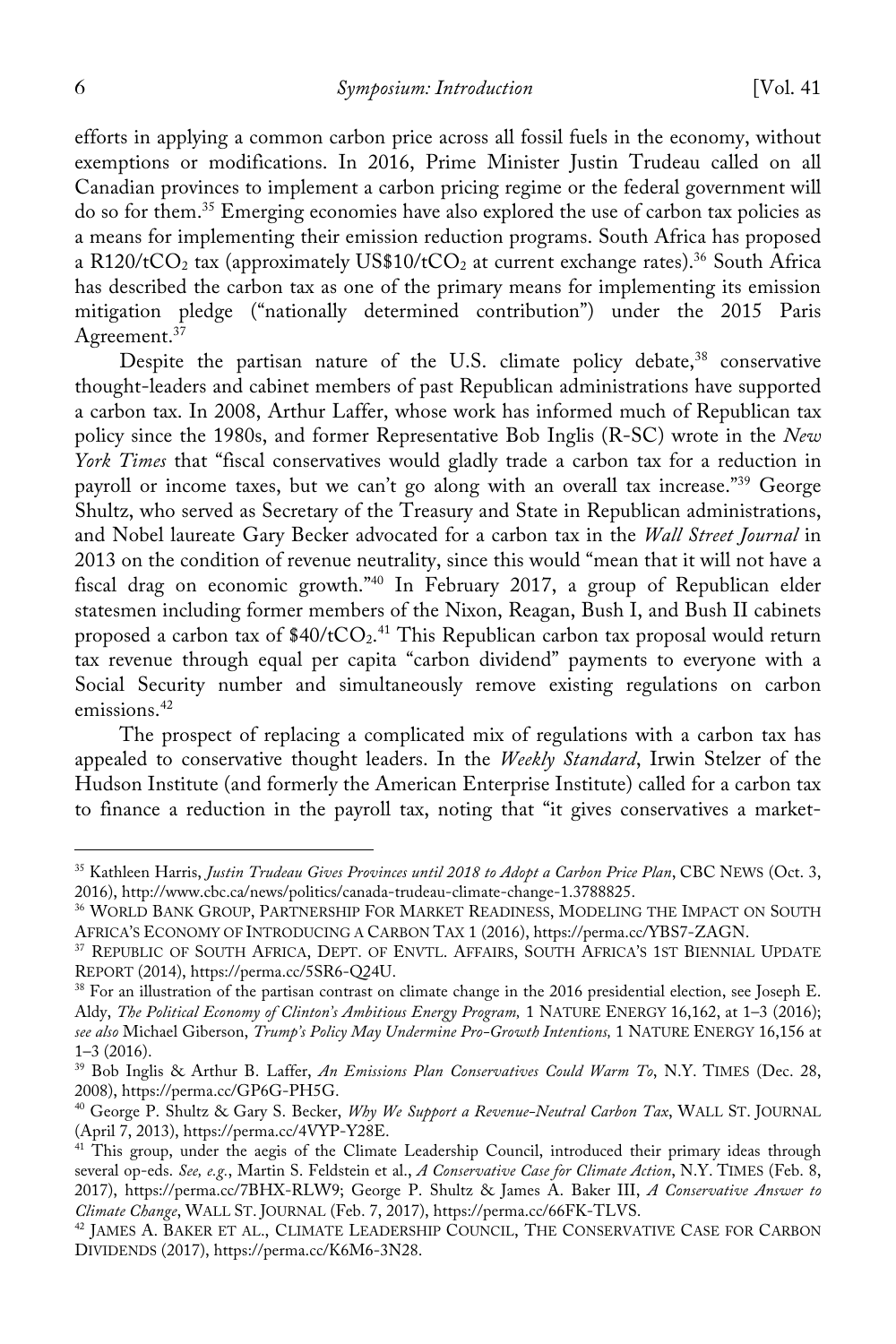based tool to replace regulations and relieves them of a need to sign on to the climate change thesis by providing a true, conservative rationale—consumption taxes that ease the burden of taxation on work are pro-growth."<sup>43</sup> Greg Mankiw, former Chair of the Council of Economic Advisers in the George W. Bush Administration, called for a carbon tax as a lower-cost way to reduce emissions than a collection of regulations and stated in the *New York Times* that "using the new revenue to reduce personal and corporate income tax rates, a bipartisan compromise is possible to imagine."<sup>44</sup>

Several congressional bills introduced over the past three years illustrate the potential design of a carbon tax. For example, the Climate Protection and Justice Act of 2015 would have set a "carbon pollution fee" of \$15 per metric ton of carbon dioxide in 2017 that increases a specified amount each year through 2035 and then 5% plus the rate of inflation annually thereafter.<sup>45</sup> The Tax Pollution, Not Profits Act would set a carbon tax of \$30 per metric ton of carbon dioxide in 2016 that increases 4% plus the rate of inflation each year.<sup>46</sup> The American Opportunity Carbon Fee Act sets a fee of \$45 per metric ton of carbon dioxide in 2015 that increases 2% plus the rate of inflation each year.<sup>47</sup> In each of these cases, the carbon tax would apply to the carbon content of fossil fuels. They share the common structure of specifying the tax at some \$X per metric ton of carbon dioxide, and then increasing the tax by a rate of Y percent each year, plus a measure of inflation (such as the urban Consumer Price Index). None of these bills address the issue of uncertainty in emission outcomes.

# *D. Commonalities in Pricing Carbon Through Cap-and-Trade and Tax Policies*

On many dimensions, the academic literature has considered tax and cap-and-trade instruments as nearly identical substitutes. In the U.S., there has been considerable discussion of carbon pricing in the academic literature for decades. This scholarship has included explicit proposals for a carbon tax or cap-and-trade, typically of the form of an economy-wide instrument applied to the carbon content of fossil fuels that expands over time.<sup>48</sup>

 

<sup>43</sup> Irwin M. Stelzer, *A Deal over Climate Change*, THE WEEKLY STANDARD (Feb. 29, 2016), https://perma.cc/5DQ9-VSML.

<sup>44</sup> Gregory N. Mankiw, *A Carbon Tax that America Could Live With*, N.Y. TIMES (Aug. 31, 2013),

<sup>&</sup>lt;sup>45</sup> S. 2399, 114th Cong. §§ 101, 196 (2015). <sup>46</sup> H.R. 2202, 114th Cong. § 4691 (2015). <sup>47</sup> S. 1548, 114th Cong. (2015).

<sup>&</sup>lt;sup>48</sup> See generally JOSEPH E. ALDY, PROGRESSIVE POLICY INST., LONG-TERM CARBON POLICY: THE GREAT SWAP (2016); Adele C. Morris, *Proposal 11: The Many Benefits of a Carbon Tax*, *in* 15 WAYS TO RETHINK THE FEDERAL BUDGET 63–69 (Michael Greenstone et al. ed., 2013); Joseph E. Aldy, *The Case for a US Carbon Tax*, 91 OXFORD ENERGY F. 13 (2013); Joseph E. Aldy et al., *A Tax-Based Approach to Slowing Global Climate Change*, 61 NAT'L TAX J. 493 (2008); William D. Nordhaus, *To Tax or Not To Tax: Alternative Approaches to Slowing Global Warming*, 1 REV. ENVTL. ECON. & POL'Y 26 (2007); Metcalf, *supra* note 7; James M. Poterba, *Tax Policy to Combat Global Warming: On Designing a Carbon Tax* (Nat'l Bureau of Econ. Research, Working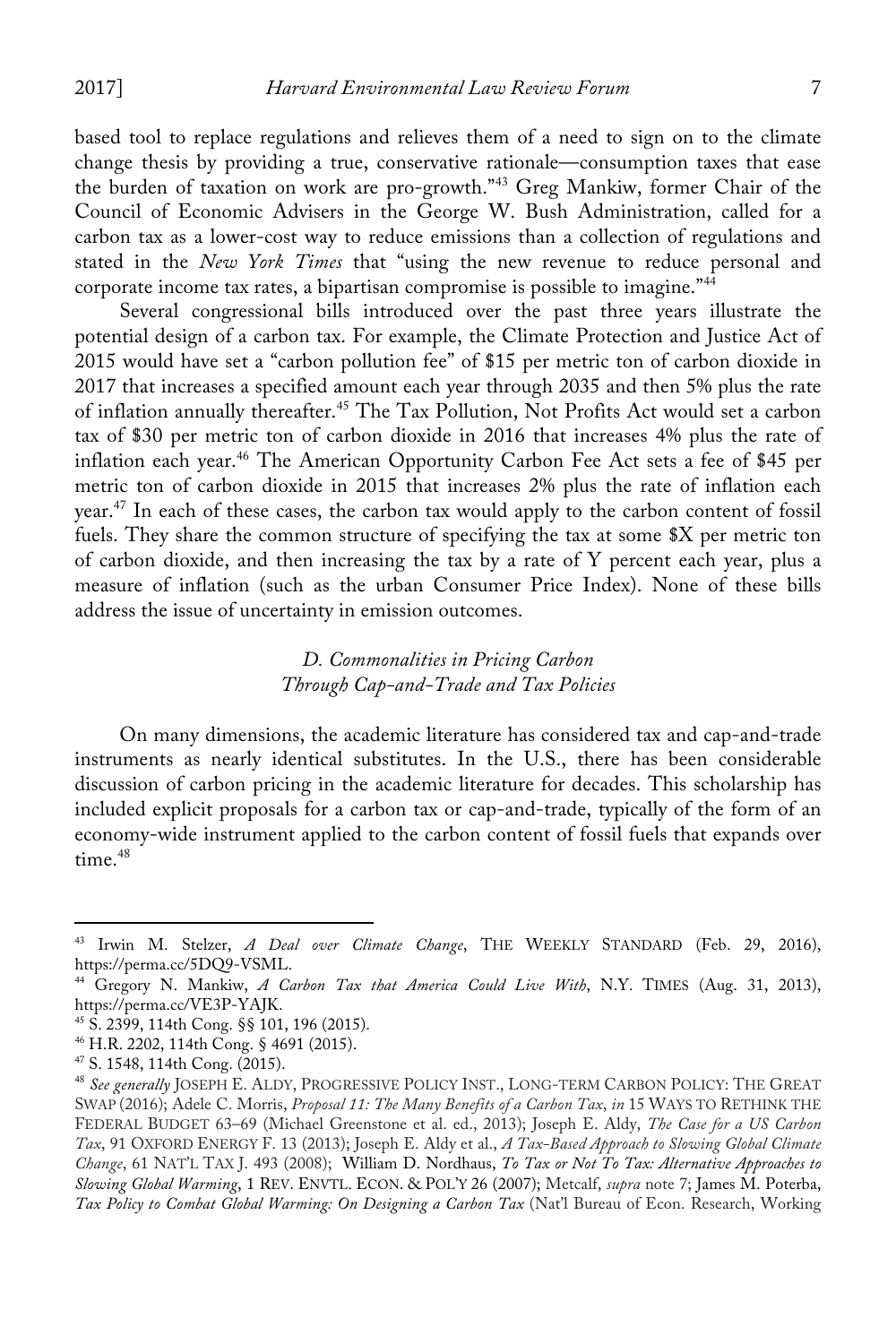Researchers have employed energy-economic integrated assessment models to simulate the economic and emission impacts of a carbon tax or cap-and-trade program. In simplifying the real world, these models implement a carbon tax or cap-and-trade as if they were identical instruments: in the former case, the modeler simply sets the carbon price in the model at the carbon tax; in the latter case, the modeler searches for the carbon price that delivers the quantity target reflected in the emissions cap. These models have been employed to evaluate the impacts of an array of climate change policy proposals and agreements, including: (1) returning U.S. carbon dioxide emissions to their 1990 levels by  $2000$ ;<sup>49</sup> (2) implementing industrialized countries' Kyoto Protocol targets over 2008–2012;<sup>50</sup> (3) achieving the voluntary emission commitments by major economies in the 2009 Copenhagen Accord;<sup>51</sup> and (4) delivering on the emission pledges made by nearly all countries under the 2015 Paris Agreement.<sup>52</sup>

A carbon tax or a cap-and-trade program in which the emission allowances are auctioned by the government can each generate significant revenue, potentially in the hundreds of billions of dollars annually. This raises important questions about how the revenues are returned to the economy. Related to this issue is the fact that a carbon pricing policy may interact with existing taxes in ways that exacerbate the social cost of the policy. These questions have inspired an extensive literature that has analyzed these tax-interaction effects and suggested ways of using carbon pricing revenues to lower preexisting taxes on capital and labor in a way that can reduce the total costs to the economy of climate change policy. A key lesson from this literature is that how revenues are used can dramatically affect the overall economic cost of the policy. <sup>53</sup>

Either a carbon tax or cap-and-trade would raise the price of energy. As a result, energy-intensive manufacturing may face higher input costs and this may adversely affect their competitive position relative to foreign firms that do not face comparable domestic climate regulation. A number of papers have attempted to estimate the potential impacts of either carbon pricing instrument on manufacturing production and net imports<sup>54</sup> as

 Paper No. 3649, 1991); Stavins, *supra* note 8; Jerry Taylor, *The Conservative Case for a Carbon Tax* (Niskanen Ctr., Working Paper, 2015).

<sup>49</sup> *See, e.g.*, Darius W. Gaskins, Jr. & John P. Weyant, *Model Comparisons of the Costs of Reducing CO2 Emissions*, 83 AMER. ECON. REV. 318 (1993).

<sup>&</sup>lt;sup>50</sup> See, e.g., Symposium, The Costs of the Kyoto Protocol: A Multi-Model Evaluation, 20 ENERGY J. 2285 (1999).<br><sup>51</sup> See, e.g., Warwick J. McKibbin, Adele C. Morris, & Peter J. Wilcoxen, Comparing Climate Commitments: A

*Model-Based Analysis of the Copenhagen Accord*, 2 CLIMATE CHANGE ECON. 79 (2011).

<sup>52</sup> *See, e.g.*, Joseph E. Aldy et al., *Economic Tools to Promote Transparency and Comparability in the Paris Agreement*, 6 NATURE CLIMATE CHANGE 1000 (2016); Yunguang Chen & Marc A.C. Hafstead, *Using a Carbon Tax to Meet US International Climate Pledges* (Res. for the Future, Discussion Paper 16-48, 2016),

<sup>&</sup>lt;sup>53</sup> See generally A. Lans Bovenberg & Lawrence H. Goulder, *Optimal Environmental Taxation in the Presence of Other Taxes: General-Equilibrium Analyses*, 86 AMER. ECON. REV. 985 (1996); Lawrence H. Goulder, *Effects of Carbon Taxes in an Economy with Prior Tax Distortions: An Intertemporal General Equilibrium Analysis*, 29 J. ENVTL. ECON. AND MGMT. 271 (1995); Lawrence H. Goulder et al., *The Cost-Effectiveness of Alternative Instruments for Environmental Protection in a Second-Best Setting*, 72 J. PUB. ECON. 329 (1990); Ian W. H. Parry, *Pollution Taxes and Revenue Recycling*, 29 J. ENVTL. ECON. & MGMT. S64 (1995); Ian W.H. Parry et al., *When Can Carbon Abatement Policies Increase Welfare? The Fundamental Role of Distorted Factor Markets*, 37 J. ENVTL. ECON. & MGMT. 52 (1999).

<sup>54</sup> *See generally* MEREDITH L. FOWLIE, MAR REGUANT, & STEPHEN P. RYAN, MEASURING LEAKAGE RISK (2016), https://perma.cc/CC8C-JZ69; Joseph E. Aldy, *Frameworks for Evaluating Policy Approaches to Address*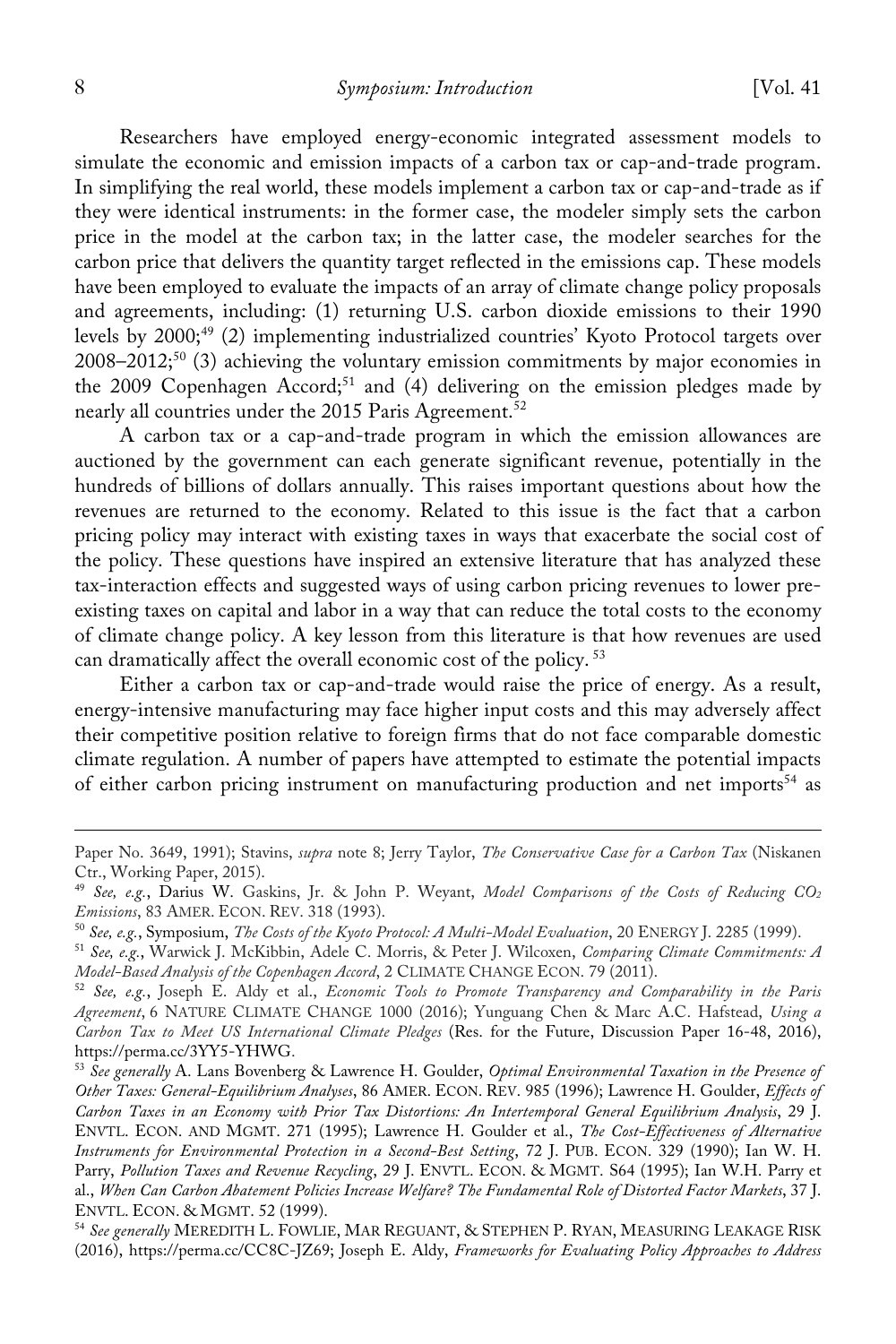well as explore ways to design carbon pricing policy in a way to mitigate adverse impacts on competitiveness.<sup>55</sup>

The higher energy prices expected under a carbon tax or cap-and-trade also have important distributional consequences. Lower-income households typically allocate a larger fraction of their budget to energy consumption than higher-income households, so a carbon-pricing policy could be regressive. A variety of papers have attempted to estimate the burden of carbon pricing across the U.S. income distribution<sup>56</sup> as well as ways to mitigate adverse distributional consequences.<sup>57</sup> In addition, some research has examined the regional distribution of the costs associated with carbon pricing, reflecting U.S. heterogeneity in the carbon intensity of electricity generation, transportation demand, and other factors.<sup>58</sup>

#### II. IMPLICATIONS OF UNCERTAINTY FOR CARBON PRICING

A carbon tax and cap-and-trade differ in what they control. While obvious, it is worth stating explicitly: a carbon tax sets the price on emissions and market forces determine the quantity of emissions (at the level that equilibrates supply and demand). A cap-and-trade system, in contrast, sets an aggregate limit on emissions and market forces determine the market-clearing price for trading in emissions up to that cap. In a world without any uncertainty, the two approaches lead to equivalent outcomes: the tax rate under the carbon tax equals the equilibrium price on allowances under cap-and-trade, and both produce the same quantity of emissions. However, in a world with uncertainty (such as macroeconomic and cost shocks, technological innovation, etc.), setting tax rates or

 

*the Competitiveness Concerns of Mitigating Greenhouse Gas Emissions*, NAT'L TAX J. (forthcoming 2017); Joseph E. Aldy & William A. Pizer, *The Competitiveness Impacts of Climate Change Mitigation Policies*, 2 J. ASS'N

<sup>&</sup>lt;sup>55</sup> See, e.g., Carolyn Fischer & Alan K. Fox, *Comparing Policies to Combat Emissions Leakage: Border Carbon Adjustments Versus Rebates*, 64 J. ENVTL. ECON. & MGMT. 199 (2012); Carolyn Fischer & Alan K. Fox, *The Role of Trade and Competitiveness Measures in U.S. Climate Policy*, 101 AMER. ECON. REV. 258 (2011); Wayne Gray & Gilbert E. Metcalf, *Carbon Tax Competitiveness Concerns: Assessing a Best Practices Income Tax Credit* (Res. for the Future, Discussion Paper 17-10, 2017); Sam Kortum & David Weisbach, *Border Adjustments for Carbon Emissions* (Res. for the Future, Discussion Paper 16-09, 2016); Joel P. Trachtman, *WTO Law Constraints on Border Tax Adjustment and Tax Credit Mechanisms to Reduce Competitive Effects of Carbon Taxes* (Res. for the Future, Discussion Paper 16-03, 2016).

<sup>56</sup> *See generally* JARED C. CARBONE ET AL., RES. FOR THE FUTURE, DEFICIT REDUCTION AND CARBON TAXES: BUDGETARY, ECONOMIC, & DISTRIBUTIONAL IMPACTS (2013); Dallas Burtraw et al., *The Incidence of U.S. Climate Policy: Alternative Uses of Revenues from a Cap-and-Trade Auction*, 62 NAT'L TAX J. 497 (2009); Terry M. Dinan & Diane Lim Rogers, *Distributional Effects of Carbon Allowance Trading: How Government Decisions Determine Winners and Losers*, 55 NAT'L TAX J. 199 (2002); Kevin A. Hassett et al., *The Incidence of a U.S. Carbon Tax: A Lifetime and Regional Analysis*, 30 ENERGY J. 155 (2009); Aparna Mathur & Adele C. Morris, *Distributional Effects of a Carbon Tax in Broader U.S. Fiscal Reform*, 66 ENERGY POL'Y 326 (2014); Sebastian Rausch et al., *Distributional Impacts of Carbon Pricing: A General Equilibrium Approach with Micro-Data for Households*, 33 ENERGY ECON. S20 (2011); Roberton C. Williams III et al., *The Initial Incidence of a* 

<sup>&</sup>lt;sup>57</sup> See Metcalf, s*upra* note 7.<br><sup>58</sup> See generally Burtraw et al., supra note 56; Hassett et al., supra note 56; Rausch et al., supra note 56; Roberton C. Williams III et al., *The Initial Incidence of a Carbon Tax Across U.S. States*, 67 NAT'L TAX J. 807 (2014).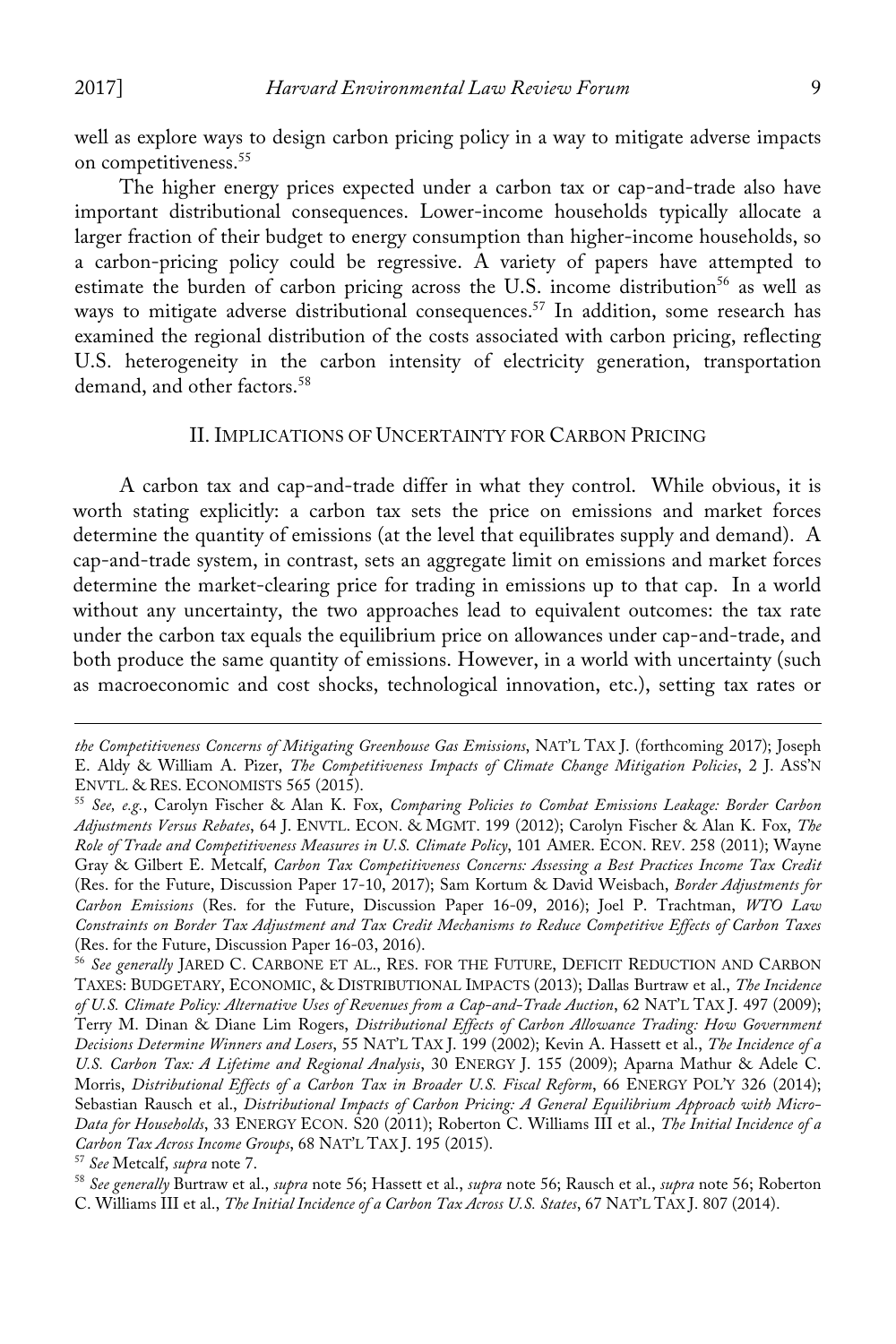aggregate caps that *ex ante* lead to the same expected economic outcomes can lead to very different *ex post* realized outcomes.<sup>59</sup>

A sizable economics literature asks under what circumstances is one instrument more economically efficient than the other in a world with uncertainty.<sup>60</sup> Reducing uncertainty about emissions reductions also has the potential to improve the efficiency of the carbon tax. Roberts and Spence<sup>61</sup> first examined hybrid policy instruments—those that combine elements of an emissions tax and a quantity-based policy (such as a capand-trade system), and thus provide more emissions certainty than a tax and more price certainty than cap-and-trade—and showed that well-designed hybrid policies are generally more efficient than either pure tax or pure quantity-based policy. More recent scholarship has focused on concerns about price uncertainty in a cap-and-trade program.<sup>62</sup> This has resulted in research and policy proposals for the design of hybrid cap-and-trade programs that would operate as conventional cap-and-trade programs so long as allowance prices due not exceed a specified threshold. If they do, then the policy would effectively convert into a tax instrument.

The contributors to this Symposium focus on a different question: How could one design a carbon tax to provide a level of certainty with respect to emission quantities as well as price?

In thinking about this problem, it is useful to distinguish between uncertainty about emissions and uncertainty about abatement (i.e., emissions reductions). Suppose that an economy's opportunities for abating emissions can be used to construct a marginal abatement curve—a function that represents the amount of emissions abatement that would occur at a given carbon price, not unlike a supply function for the amount of a given type of good or service that would be produced at a given price. Emission abatement in any given year will be determined by the intersection of the tax rate and the marginal abatement curve. This reflects the fundamental premise of market-based instruments; firms minimize their total cost of compliance by undertaking emission abatement such that they equate their marginal costs of abatement with the carbon price. Observed emissions equal business-as-usual ("BAU") emissions, i.e. emissions in the absence of a carbon tax, less abatement. This implies that any "certainty" mechanism can provide certainty over emissions but not over emissions reductions—even in the case of a

<sup>&</sup>lt;sup>59</sup> Weitzman wrote the seminal paper comparing and contrasting the two instruments in a world with uncertainty. *See* Martin L. Weitzman, *Prices vs. Quantities*, 41 REV. ECON. STUD. 477, 477–91 (1974).

<sup>60</sup> This literature builds on *id*. *See also* Joseph E. Aldy & W. Kip Viscusi, *Environmental Risk and Uncertainty*, *in* HANDBOOK OF THE ECONOMICS OF RISK AND UNCERTAINTY 601, 634–44 (M. J. Machina & W. K. Viscusi ed. 2014); Gary W. Yohe, *First Principles and the Economic Comparison of Regulatory Alternatives in Global Change*, *in* COST-BENEFIT ANALYSES OF CLIMATE CHANGE 17, 17–28 (1998); Aldy et al., *supra* note 2; Lawrence H. Goulder & Ian W. H. Parry, *Instrument Choice in Environmental Policy*, 2 REV. ENVTL. ECON. & POL'Y 152, 152–74 (2008); Richard Newell & William Pizer, *Regulating Stock Externalities Under Uncertainty,* 45 J. ENVTL. ECON. & MGMT. 416, 416–32 (2003); William Pizer*, Combining Price and Quantity Control to Mitigate Global Climate Change,* 85 J. PUB. ECON. 409, 409–34 (2002); Marc J. Roberts & A. Michael Spence, *Effluent Charges and Licenses Under Uncertainty*, 5 J. PUB. ECON. 193, 193–208 (1976).

<sup>61</sup> *See* Roberts & Spence, *supra* note 60. 62 *See* Brian C. Murry et al., *Balancing Cost and Emissions Certainty: An Allowance Reserve for Cap-and-Trade*, 3 REV. ENVTL. ECON. & POL'Y 84, 84–103 (2009); *see also* Joseph E. Aldy & William A. Pizer, *Issues in Designing U.S. Climate Change Policy*, 30 ENERGY J. 179, 188 (2008).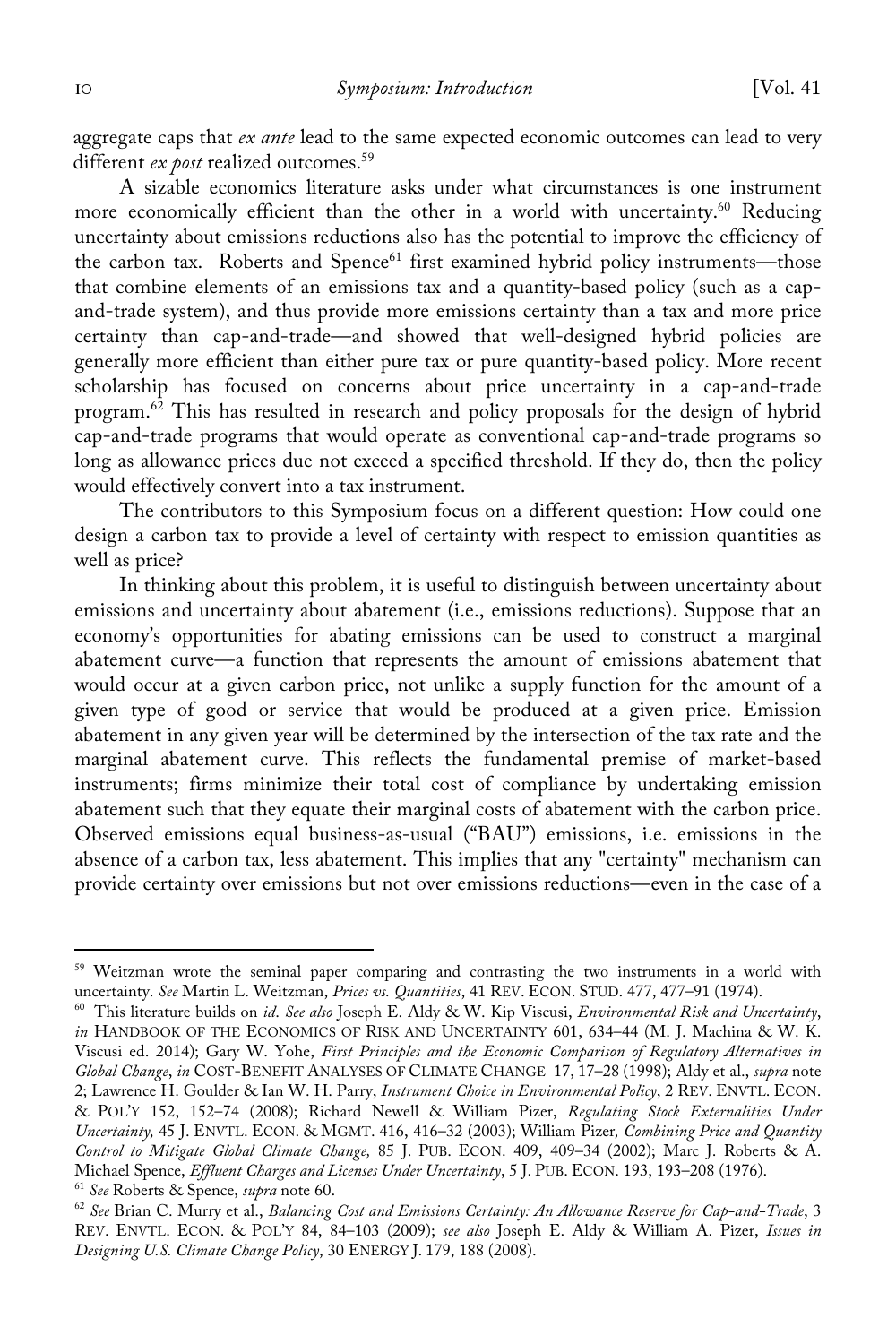pure cap and trade system with no safety valve. <sup>63</sup> We can track and limit emissions but without knowing BAU emissions, we cannot say what the actual emission reductions were.

Uncertainty in predicting emissions arises from three sources: (1) unexpected shifts in BAU emissions over time; (2) errors in estimates of the marginal abatement curve at the start of the policy; and (3) unexpected shifts in the marginal abatement cost curve over time. Errors in predicting BAU emissions can arise from unexpected changes in the growth rate of the economy, perhaps as part of business-cycle impacts; changes in relative fuel prices that might, for example, shift the mix of coal versus natural gas electricity power production; and unforeseen changes in the mix of economic activity in the U.S., among other forces. Ex ante estimates of the marginal abatement curve could be wrong due to inaccurate estimates of the ease of substituting away from fossil fuels in production or errors in estimating the elasticity of consumer demand for carbon-intensive goods. Unexpected shifts in the marginal abatement curve over time can arise due to changes in the cost and availability of low- and zero-carbon fuel technologies.

As a result, neither the emission abatement nor the level of emissions under a carbon tax can be predicted with certainty. There are political reasons that quantity certainty is valuable. For example, prevailing climate goals are stated in terms of emission quantities. In 2009, President Obama pledged to reduce U.S. GHG emissions to 17% below 2005 levels by 2020, <sup>64</sup> then pledged to reduce emissions 26–28 percent below 2005 levels by 2025 in the lead up to the 2015 Paris climate conference.<sup>65</sup> Indeed, the vast majority of the contributions pledged under the 2015 Paris Agreement establish quantity-based emission goals for more than 180 countries.<sup>66</sup> Any country implementing a carbon tax as a part of its domestic emission mitigation program may wish to update its tax in order to provide some certainty that it will achieve its emission pledge. Such an approach to a carbon tax could enhance the confidence that other countries have in a given nation's commitment in delivering on its contribution.<sup>67</sup>

The environmental community and some political leaders have long focused on the certainty of environmental outcomes, and the prospect of their support for a carbon tax may depend on how it is designed to address concerns about emissions uncertainty. The traditional focus on cap-and-trade reflects this emphasis on environmental certainty. In launching the International Carbon Action Partnership in 2007, European Commission President Jose Barroso stated "Why is it important that we talk about cap-and-trade

 $63$  Alternatively, one could define emissions reductions relative to some fixed and known level of emissions (e.g., emissions in a particular year in the past). Under that alternative definition, uncertainty about emissions and uncertainty about emissions reductions are the same. But that is a less useful definition for evaluating policy, because under that definition, measured "emissions reductions" will be some mix of unexpected changes in

Bau Executive Office of the President, *President Obama's Climate Action Plan* (June 2013), https://perma.cc/5N2Q-7PZQ.

<sup>65</sup> EPA, *Cover Note, INDC, and Accompanying Information* (March 31, 2015), https://perma.cc/ZN79-67QE.

<sup>66</sup> United Nations Framework Convention on Climate Change, *Intended Nationally Determined Contributions Web Portal* UNITED NATIONS (2016), https://perma.cc/XP3F-9B5Y. 67 *See* Aldy & Pizer, *supra* note 5.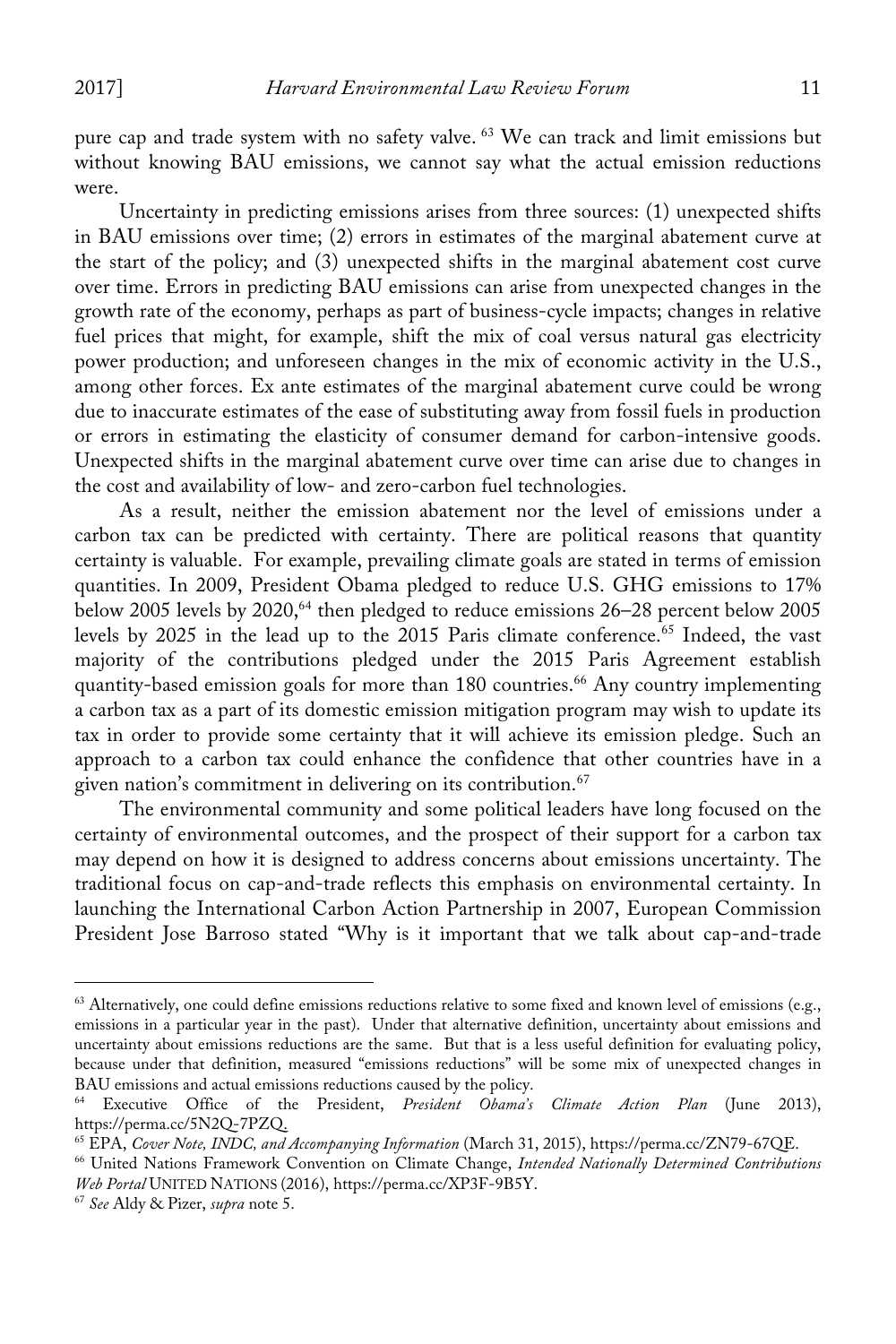12 *Symposium: Introduction* [Vol. 41

schemes? First and foremost, they provide *environmental certainty*."68 In 2009, Michael Oppenheimer and Nathaniel Keohane of Environmental Defense Fund lead with environmental certainty in arguing for cap-and-trade over a carbon tax (in an admittedly different political context before cap-and-trade failed in the U.S. Senate in 2010).<sup>69</sup> Likewise, a Natural Resources Defense Council policy brief notes that "a cap would also provide greater environmental certainty for reducing emissions than a tax."<sup>70</sup> Securing the support of environmental advocates could require designing a carbon tax in a way that addresses this concern about emission outcomes. This is analogous to the interests of the business community in preferring the design of a cap-and-trade program that delivers some certainty about carbon prices and costs, e.g., through a safety valve or carbon allowance reserve.

# III. IDEAS FOR ADDRESSING EMISSION UNCERTAINTY IN CARBON TAX DESIGN

This Symposium advances myriad ideas for addressing emission uncertainty in the design of a U.S. carbon tax.

Professor Murray et al. examine a variety of options for addressing emission certainty under a carbon tax, highlighting three general approaches. First, the carbon tax could be adjusted based on a transparent formula that could be tailored to deliver a desired degree of certainty. Second, regulatory tools could be deployed as a backup mechanism in the event that the carbon tax failed to meet emission benchmarks.<sup>71</sup> While the first option could be symmetric—i.e., the carbon tax formula could be structured to adjust the tax up or down in response to emission outcomes—this option would only apply if emissions exceeded a specified quantity. Third, some of the revenues raised by the carbon tax could be dedicated to financial support for emission mitigation activities. For example, these revenues could underwrite emission offset efforts in agricultural and forestry sectors that would likely fall outside the scope of the carbon tax policy.

The Essay by Professor Aldy assumes that the federal government has established a carbon tax schedule. This Essay describes the design of a predictable process for updating the carbon tax in light of new information. Under this "structured discretion" approach, every five years the President would recommend an adjustment to the carbon tax based on analyses by the Environmental Protection Agency, the Department of the Treasury, and the Department of State on the environmental, economic, and diplomatic dimensions of climate policy. Similar to the expedited, streamlined consideration of regulations under the Congressional Review Act and trade deals under trade promotion

<sup>68</sup> Jose Manuel Durao Barroso, President, European Comm'n, The International Carbon Action Partnership: Turning Vision into Reality (Oct. 29, 2007), https://perma.cc/RG6G-NFQ7 (emphasis in original).

<sup>69</sup> Michael Oppenheimer & Nathaniel Keohane*, Four Reasons to Use Cap-and-Trade to Fight Global Warming*, THE HUFFINGTON POST (August 13, 2009), https://perma.cc/68NG-HLRA.

<sup>70</sup> NAT. RES. DEF. COUNCIL, CAP 2.0: POLICY SOLUTIONS FOR CURBING GLOBAL WARMING AND BUILDING THE CLEAN ENERGY ECONOMY 4 (2009), https://perma.cc/Y26Q-NGQK.

<sup>71</sup> For example, Senator Sanders' 2015 carbon tax bill, S. 2399, 114th Cong. § 101 (2015), included such a regulatory backstop. Recent proponents of a carbon tax, however, have argued that a carbon tax should be accompanied by phasing out EPA's greenhouse gas regulatory authority under the Clean Air Act. *See, e.g.*, ALDY, *supra* note 48; Feldstein et al., *supra* note 41; Shultz & Baker, *supra* note 41.